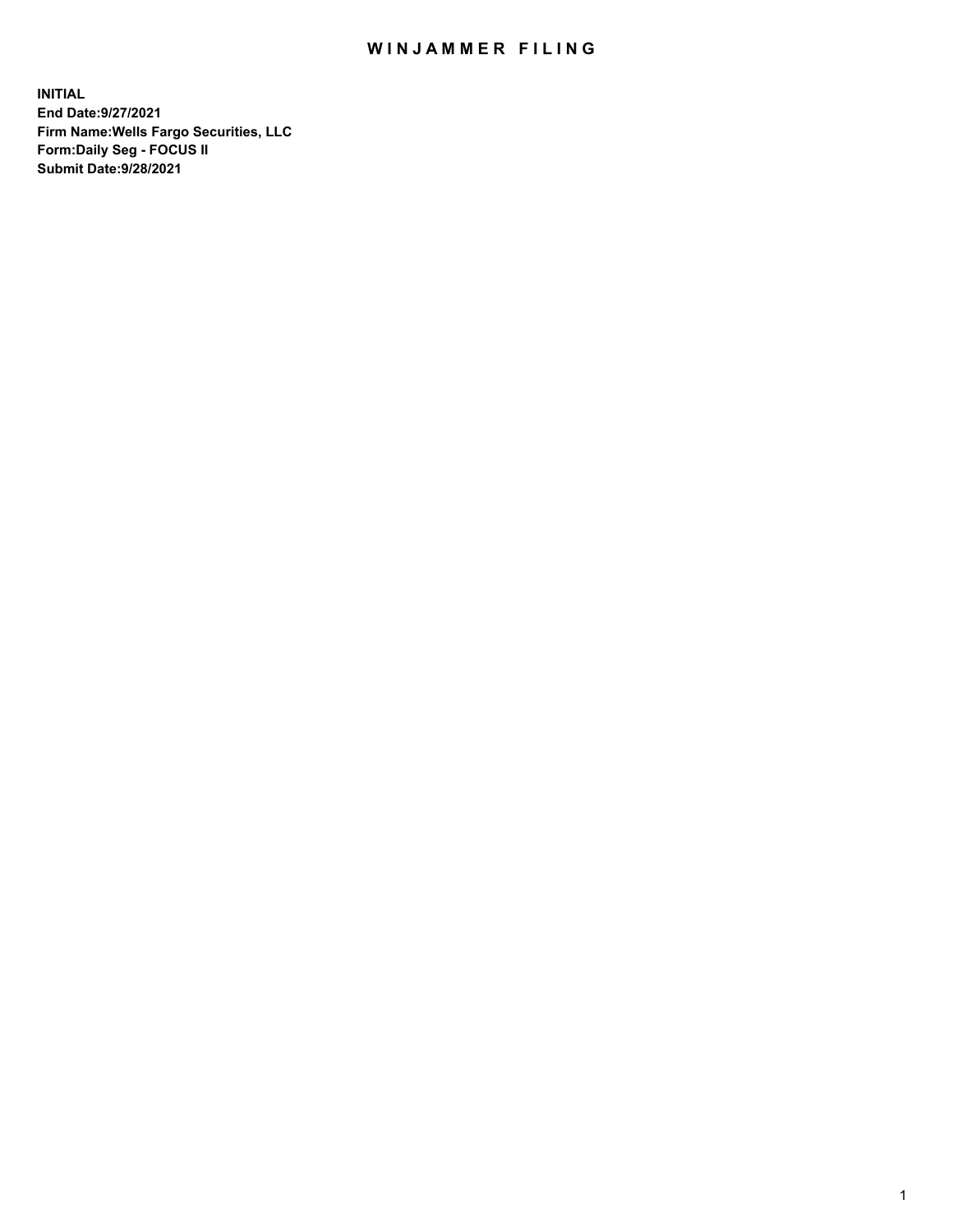**INITIAL End Date:9/27/2021 Firm Name:Wells Fargo Securities, LLC Form:Daily Seg - FOCUS II Submit Date:9/28/2021 Daily Segregation - Cover Page**

| Name of Company                                                                                                                                                                                                                                                                                                                | <b>Wells Fargo Securities LLC</b>                           |
|--------------------------------------------------------------------------------------------------------------------------------------------------------------------------------------------------------------------------------------------------------------------------------------------------------------------------------|-------------------------------------------------------------|
| <b>Contact Name</b>                                                                                                                                                                                                                                                                                                            | <b>James Gnall</b>                                          |
| <b>Contact Phone Number</b>                                                                                                                                                                                                                                                                                                    | 917-699-6822                                                |
| <b>Contact Email Address</b>                                                                                                                                                                                                                                                                                                   | james.w.gnall@wellsfargo.com                                |
| FCM's Customer Segregated Funds Residual Interest Target (choose one):<br>a. Minimum dollar amount: ; or<br>b. Minimum percentage of customer segregated funds required:% ; or<br>c. Dollar amount range between: and; or<br>d. Percentage range of customer segregated funds required between:% and%.                         | 125,000,000<br><u>0</u><br>0 <sub>0</sub><br>0 <sub>0</sub> |
| FCM's Customer Secured Amount Funds Residual Interest Target (choose one):<br>a. Minimum dollar amount: ; or<br>b. Minimum percentage of customer secured funds required:%; or<br>c. Dollar amount range between: and; or<br>d. Percentage range of customer secured funds required between:% and%.                            | 35,000,000<br><u>0</u><br>00<br>0 <sub>0</sub>              |
| FCM's Cleared Swaps Customer Collateral Residual Interest Target (choose one):<br>a. Minimum dollar amount: ; or<br>b. Minimum percentage of cleared swaps customer collateral required:% ; or<br>c. Dollar amount range between: and; or<br>d. Percentage range of cleared swaps customer collateral required between:% and%. | 360,000,000<br><u>0</u><br>0 <sub>0</sub><br>0 <sub>0</sub> |

Attach supporting documents CH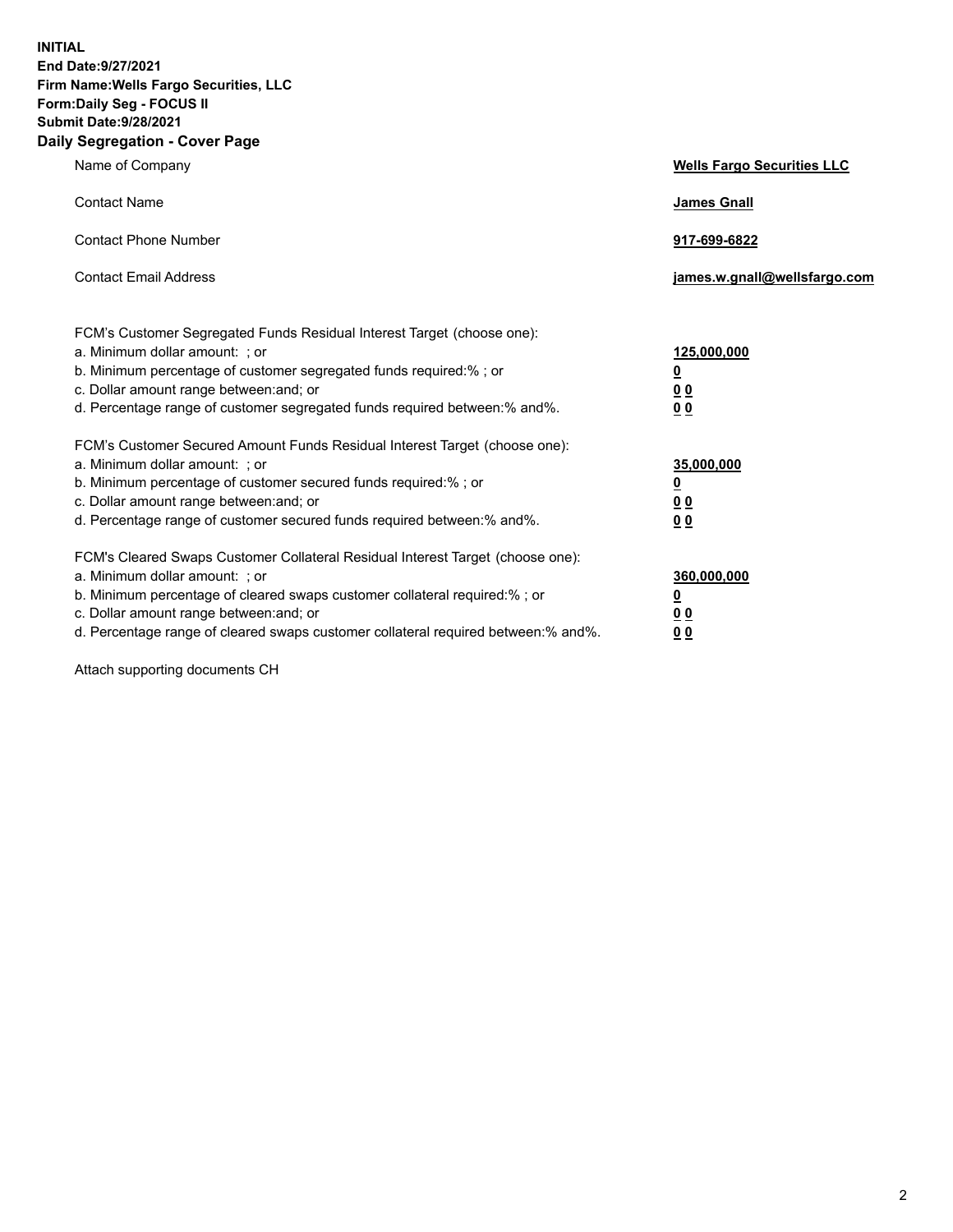**INITIAL End Date:9/27/2021 Firm Name:Wells Fargo Securities, LLC Form:Daily Seg - FOCUS II Submit Date:9/28/2021**

## **Daily Segregation - Secured Amounts**

|     | Foreign Futures and Foreign Options Secured Amounts                                         |                                    |
|-----|---------------------------------------------------------------------------------------------|------------------------------------|
|     | Amount required to be set aside pursuant to law, rule or regulation of a foreign            | $0$ [7305]                         |
|     | government or a rule of a self-regulatory organization authorized thereunder                |                                    |
| 1.  | Net ledger balance - Foreign Futures and Foreign Option Trading - All Customers             |                                    |
|     | A. Cash                                                                                     | 178, 155, 118 [7315]               |
|     | B. Securities (at market)                                                                   | 213, 181, 344 [7317]               |
| 2.  | Net unrealized profit (loss) in open futures contracts traded on a foreign board of trade   | 65,178,023 [7325]                  |
| 3.  | Exchange traded options                                                                     |                                    |
|     | a. Market value of open option contracts purchased on a foreign board of trade              | 603,462 [7335]                     |
|     | b. Market value of open contracts granted (sold) on a foreign board of trade                | -503,034 [7337]                    |
| 4.  | Net equity (deficit) (add lines 1. 2. and 3.)                                               | 456,614,913 [7345]                 |
| 5.  | Account liquidating to a deficit and account with a debit balances - gross amount           | 8,770,956 [7351]                   |
|     | Less: amount offset by customer owned securities                                            | -8,770,484 [7352] 472 [7354]       |
| 6.  | Amount required to be set aside as the secured amount - Net Liquidating Equity              | 456,615,385 [7355]                 |
|     | Method (add lines 4 and 5)                                                                  |                                    |
| 7.  | Greater of amount required to be set aside pursuant to foreign jurisdiction (above) or line | 456,615,385 [7360]                 |
|     | 6.                                                                                          |                                    |
|     | FUNDS DEPOSITED IN SEPARATE REGULATION 30.7 ACCOUNTS                                        |                                    |
| 1.  | Cash in banks                                                                               |                                    |
|     | A. Banks located in the United States                                                       | 57,678,532 [7500]                  |
|     | B. Other banks qualified under Regulation 30.7                                              | 23,282,633 [7520] 80,961,165       |
|     |                                                                                             | [7530]                             |
| 2.  | Securities                                                                                  |                                    |
|     | A. In safekeeping with banks located in the United States                                   | 128,254,761 [7540]                 |
|     | B. In safekeeping with other banks qualified under Regulation 30.7                          | 0 [7560] 128,254,761 [7570]        |
| 3.  | Equities with registered futures commission merchants                                       |                                    |
|     | A. Cash                                                                                     | 22,679,558 [7580]                  |
|     | <b>B.</b> Securities                                                                        | 104,939,533 [7590]                 |
|     | C. Unrealized gain (loss) on open futures contracts                                         | 20,981,619 [7600]                  |
|     | D. Value of long option contracts                                                           | 603,462 [7610]                     |
|     | E. Value of short option contracts                                                          | -503,034 [7615] 148,701,138 [7620] |
| 4.  | Amounts held by clearing organizations of foreign boards of trade                           |                                    |
|     | A. Cash                                                                                     | $0$ [7640]                         |
|     | <b>B.</b> Securities                                                                        | $0$ [7650]                         |
|     | C. Amount due to (from) clearing organization - daily variation                             | $0$ [7660]                         |
|     | D. Value of long option contracts                                                           | $0$ [7670]                         |
|     | E. Value of short option contracts                                                          | 0 [7675] 0 [7680]                  |
| 5.  | Amounts held by members of foreign boards of trade                                          |                                    |
|     | A. Cash                                                                                     | $-23,431,138$ [7700]               |
|     | <b>B.</b> Securities                                                                        | 200, 104, 353 [7710]               |
|     | C. Unrealized gain (loss) on open futures contracts                                         | 24,065,559 [7720]                  |
|     | D. Value of long option contracts                                                           | $0$ [7730]                         |
|     | E. Value of short option contracts                                                          | 0 [7735] 200,738,774 [7740]        |
| 6.  | Amounts with other depositories designated by a foreign board of trade                      | $0$ [7760]                         |
| 7.  | Segregated funds on hand                                                                    | $0$ [7765]                         |
| 8.  | Total funds in separate section 30.7 accounts                                               | 558,655,838 [7770]                 |
| 9.  | Excess (deficiency) Set Aside for Secured Amount (subtract line 7 Secured Statement         | 102,040,453 [7380]                 |
|     | Page 1 from Line 8)                                                                         |                                    |
| 10. | Management Target Amount for Excess funds in separate section 30.7 accounts                 | 35,000,000 [7780]                  |

11. Excess (deficiency) funds in separate 30.7 accounts over (under) Management Target **67,040,453** [7785]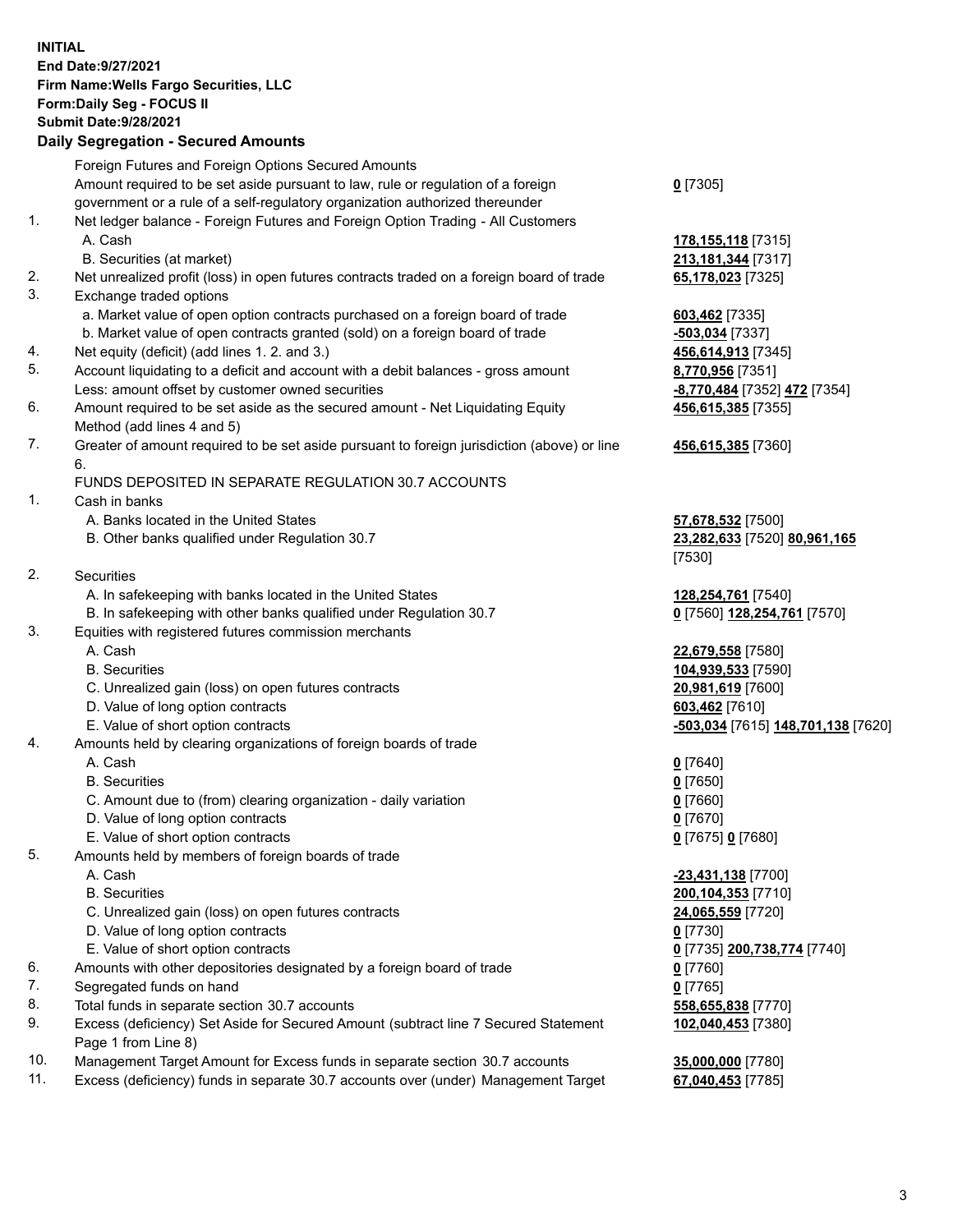**INITIAL End Date:9/27/2021 Firm Name:Wells Fargo Securities, LLC Form:Daily Seg - FOCUS II Submit Date:9/28/2021**

## **Daily Segregation - Segregation Statement**

SEGREGATION REQUIREMENTS(Section 4d(2) of the CEAct)

|     | OLONLOATION INLQUINLIVILIVI O(OCCIDII 40(Z) OI THE OLACI)                           |                              |
|-----|-------------------------------------------------------------------------------------|------------------------------|
| 1.  | Net ledger balance                                                                  |                              |
|     | A. Cash                                                                             | 3,679,811,149 [7010]         |
|     | B. Securities (at market)                                                           | 1,747,167,212 [7020]         |
| 2.  | Net unrealized profit (loss) in open futures contracts traded on a contract market  | -647,448,604 [7030]          |
| 3.  | Exchange traded options                                                             |                              |
|     | A. Add market value of open option contracts purchased on a contract market         | 2,357,352,202 [7032]         |
|     | B. Deduct market value of open option contracts granted (sold) on a contract market | -2,269,092,460 [7033]        |
| 4.  | Net equity (deficit) (add lines 1, 2 and 3)                                         | 4,867,789,499 [7040]         |
| 5.  | Accounts liquidating to a deficit and accounts with                                 |                              |
|     | debit balances - gross amount                                                       | 62,353,016 [7045]            |
|     | Less: amount offset by customer securities                                          | -56,208,214 [7047] 6,144,802 |
|     |                                                                                     | [7050]                       |
| 6.  | Amount required to be segregated (add lines 4 and 5)                                | 4,873,934,301 [7060]         |
|     | FUNDS IN SEGREGATED ACCOUNTS                                                        |                              |
| 7.  | Deposited in segregated funds bank accounts                                         |                              |
|     | A. Cash                                                                             | 232,585,544 [7070]           |
|     | B. Securities representing investments of customers' funds (at market)              | 375,110,486 [7080]           |
|     | C. Securities held for particular customers or option customers in lieu of cash (at | 330,543,132 [7090]           |
|     | market)                                                                             |                              |
| 8.  | Margins on deposit with derivatives clearing organizations of contract markets      |                              |
|     | A. Cash                                                                             | 2,104,548,693 [7100]         |
|     | B. Securities representing investments of customers' funds (at market)              | 704,961,347 [7110]           |
|     | C. Securities held for particular customers or option customers in lieu of cash (at | 1,416,624,080 [7120]         |
|     | market)                                                                             |                              |
| 9.  | Net settlement from (to) derivatives clearing organizations of contract markets     | 120,130,593 [7130]           |
| 10. | Exchange traded options                                                             |                              |
|     | A. Value of open long option contracts                                              | 2,357,352,202 [7132]         |
|     | B. Value of open short option contracts                                             | -2,269,092,460 [7133]        |
| 11. | Net equities with other FCMs                                                        |                              |
|     | A. Net liquidating equity                                                           | $0$ [7140]                   |
|     | B. Securities representing investments of customers' funds (at market)              | $0$ [7160]                   |
|     | C. Securities held for particular customers or option customers in lieu of cash (at | $0$ [7170]                   |
|     | market)                                                                             |                              |
| 12. | Segregated funds on hand                                                            | $0$ [7150]                   |
| 13. | Total amount in segregation (add lines 7 through 12)                                | 5,372,763,617 [7180]         |
| 14. | Excess (deficiency) funds in segregation (subtract line 6 from line 13)             | 498,829,316 [7190]           |
| 15. | Management Target Amount for Excess funds in segregation                            | 125,000,000 [7194]           |
| 16. | Excess (deficiency) funds in segregation over (under) Management Target Amount      | 373,829,316 [7198]           |
|     | Excess                                                                              |                              |